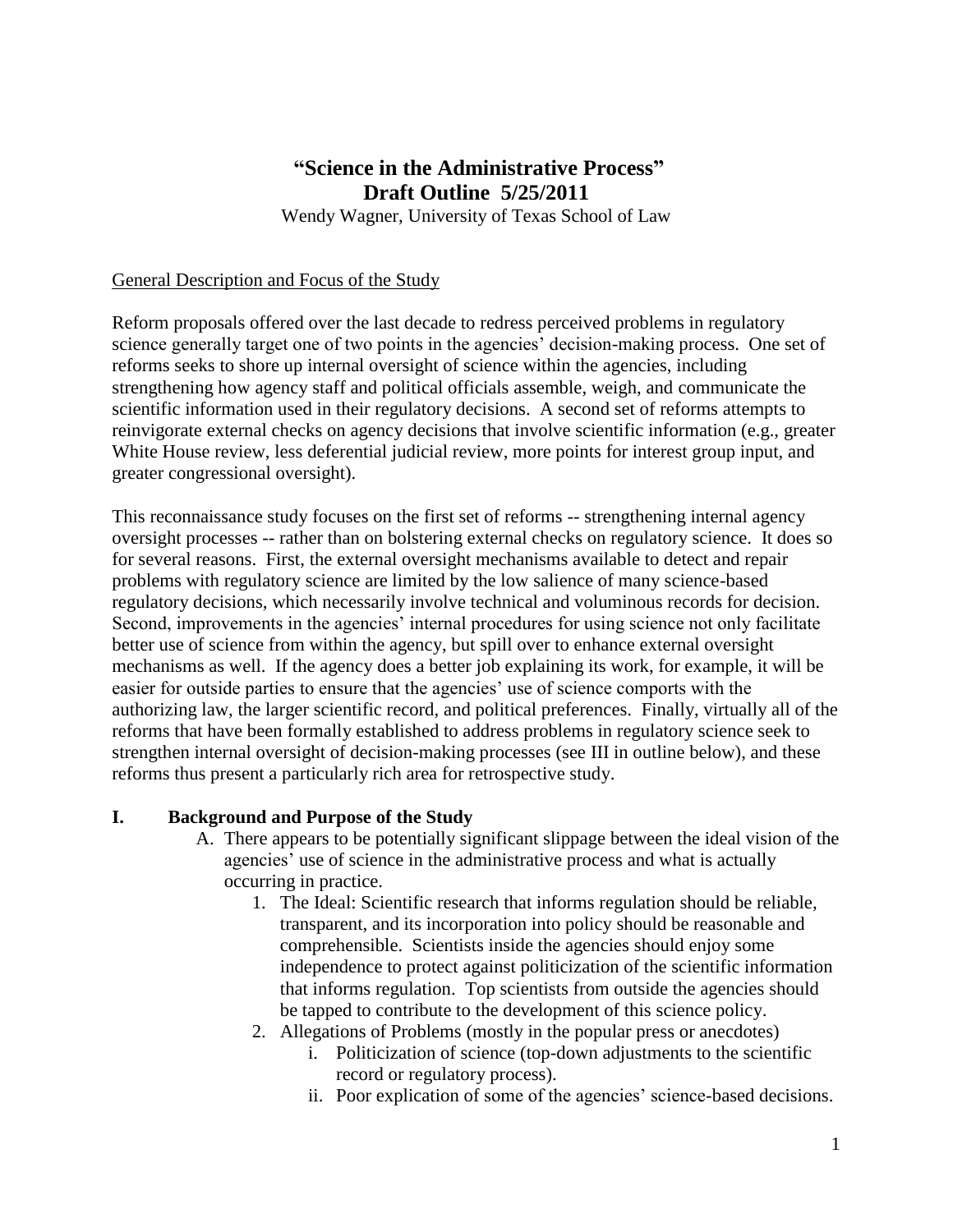- iii. Errors in some of the agencies' science-based decisions that result from relying on unreliable research or inadequate peer review processes.
- iv. Agency use of science lags far behind developments in the field.
- B. Purpose: This study will investigate how agencies use and oversee science in the administrative process. The study is intended to evaluate the severity of the allegations of problems in I.A.2., identify potentially new problems that have gone unacknowledged, and prioritize areas in need of reform. The study will also attempt to understand what is going particularly well in the agencies' use of science and how agencies vary in their use and oversight of science.

## **II. Methods and Scope of the Study**

## A. Methods

- 1. Most of the findings will be drawn from a review of the general literature on science policy.
- 2. The general literature will be supplemented with closer (but not exhaustive) study of five agencies: EPA, OSHA/NIOSH, DOI, FDA, and USDA. Staff from these five agencies, as well as staff from OMB and OSTP, will be interviewed. Wagner will work with ACUS on finalizing the interview questions and contacting the agencies.
- B. Outside the scope
	- 1. The research will exclude issues related to agency funding of external research (e.g., NSF and NIH).
	- 2. The focus of the study will be on internal agency processes governing the use and oversight of science. The role of the courts and congress in influencing regulatory science is outside the scope of this particular study, although it is unquestionably an important topic for further investigation.

## **III. The Evidence: How Agencies use Science**

This section provides a general description of the internal processes agencies utilize for identifying, reviewing, and incorporating science in their regulatory decisions. The section provides a backdrop for evaluating the breadth and effectiveness of recent reforms discussed in Section IV and in identifying additional problems in need of reform in Section V.

- A. The Independence of Agency Scientists
	- 1. Size and hiring of scientific staff
	- 2. Separation of scientific staff from other offices, particularly from policy and legal offices
		- i. Office of Science Advisor(s) and how organized
		- ii. Role(s) of staff scientists
	- 3. Formal or informal protections for scientific independence of scientists
		- i. Publication rights
		- ii. External communications
		- iii. Internal documentation of differences with administration
- B. Transparency of Research that informs Regulation
	- 1. Public Access
		- i. Studies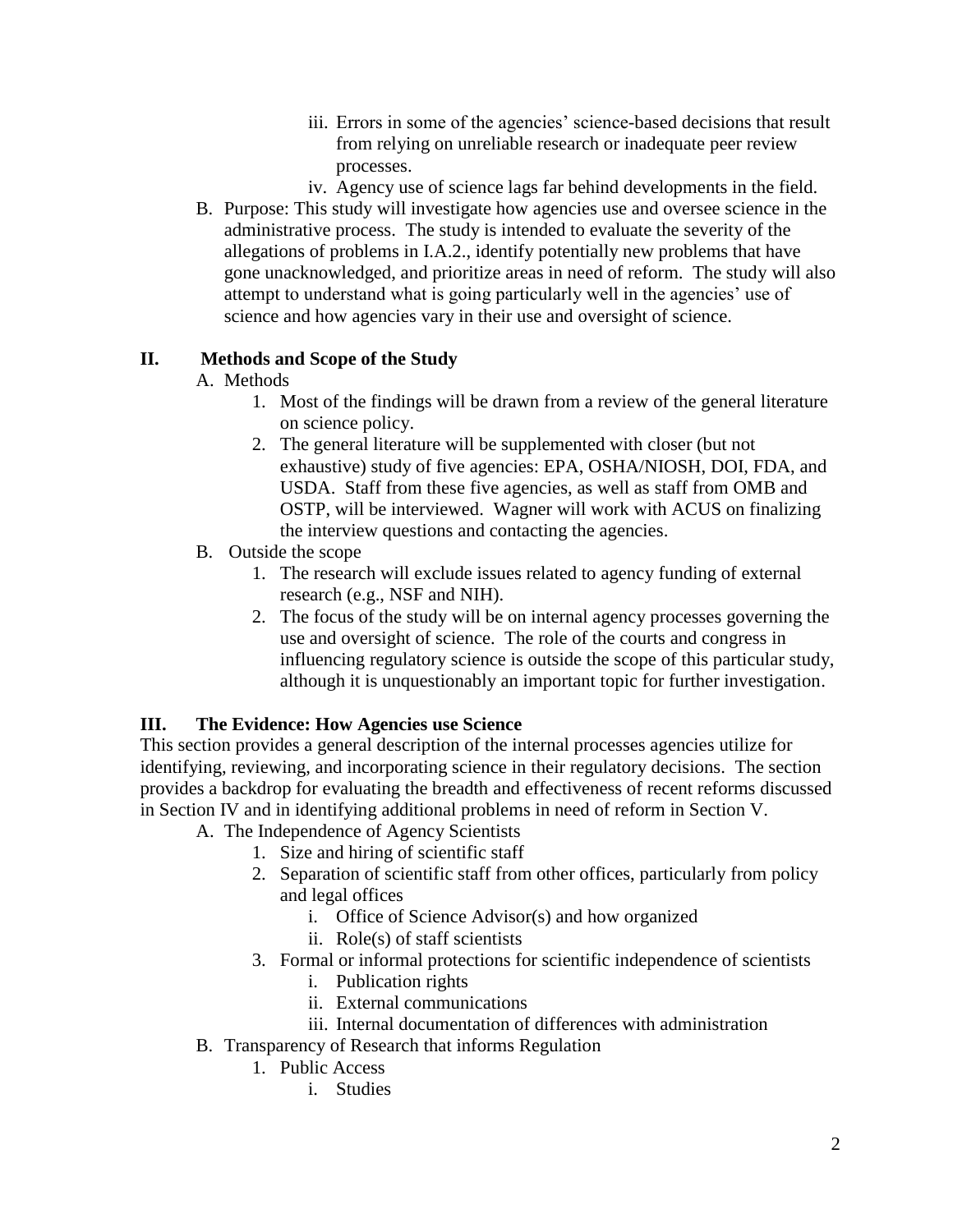- ii. Data
- 2. Processes to Ensure Clear Explication of Role of Science in Regulation
- C. Critical Review of Research
	- 1. Peer Review (individual/written) and other Screening Processes for Research that Informs Regulation [including the usefulness of the notice and comment process]
		- i. to ensure comprehensive scientific information
		- ii. for evaluating research
		- iii. continuing review
	- 2. Science Advisory Boards (and other collectives) that provide formal science advice
		- i. When they are used
		- ii. How they are employed (e.g., selection of scientists)
- D. Areas in Need of Improvement as identified by the agencies themselves
- E. Summary

#### IV. **Assessing Recent Reforms**

This section surveys recent reforms established to strengthen the agencies' internal use of science and evaluates their effectiveness. Effectiveness is measured by whether the reforms identify meaningful problems (using the findings in Section III as the backdrop); whether agencies have complied with these various reform/directives; and any other information that proves useful. The reforms are:

- 1. Obama and Holdren Memoranda on Scientific Integrity
- 2. OMB peer review guidance
- 3. OMB's draft risk assessment guidance
- 4. Data Quality Act and OMB's guidance on agency compliance with DQA
- 5. Data Access Act

## **V. Remaining Problems**

This section identifies additional problems in need of reform. It is premature to provide a complete list of these remaining problems, but a preliminary literature review reveals the following:

- A. Agencies face insufficient incentives to communicate the quality and role that science plays in their decisions in a way that is accessible to a broader audience (e.g., EPA).
- B. The quality of agencies' use of science can be quite poor, at least in some situations when the science is subjected to limited oversight from affected stakeholders (e.g., FBI forensic evidence in criminal cases).
- C. Agencies have incomplete or nonexistent policies for reviewing the quality of private science or for sharing that research with the public.
- D. Agencies face impediments to revising the science underlying informal rules.
- E. Agencies have insufficient authority and resources to direct funding to needed areas of research that informs regulation.